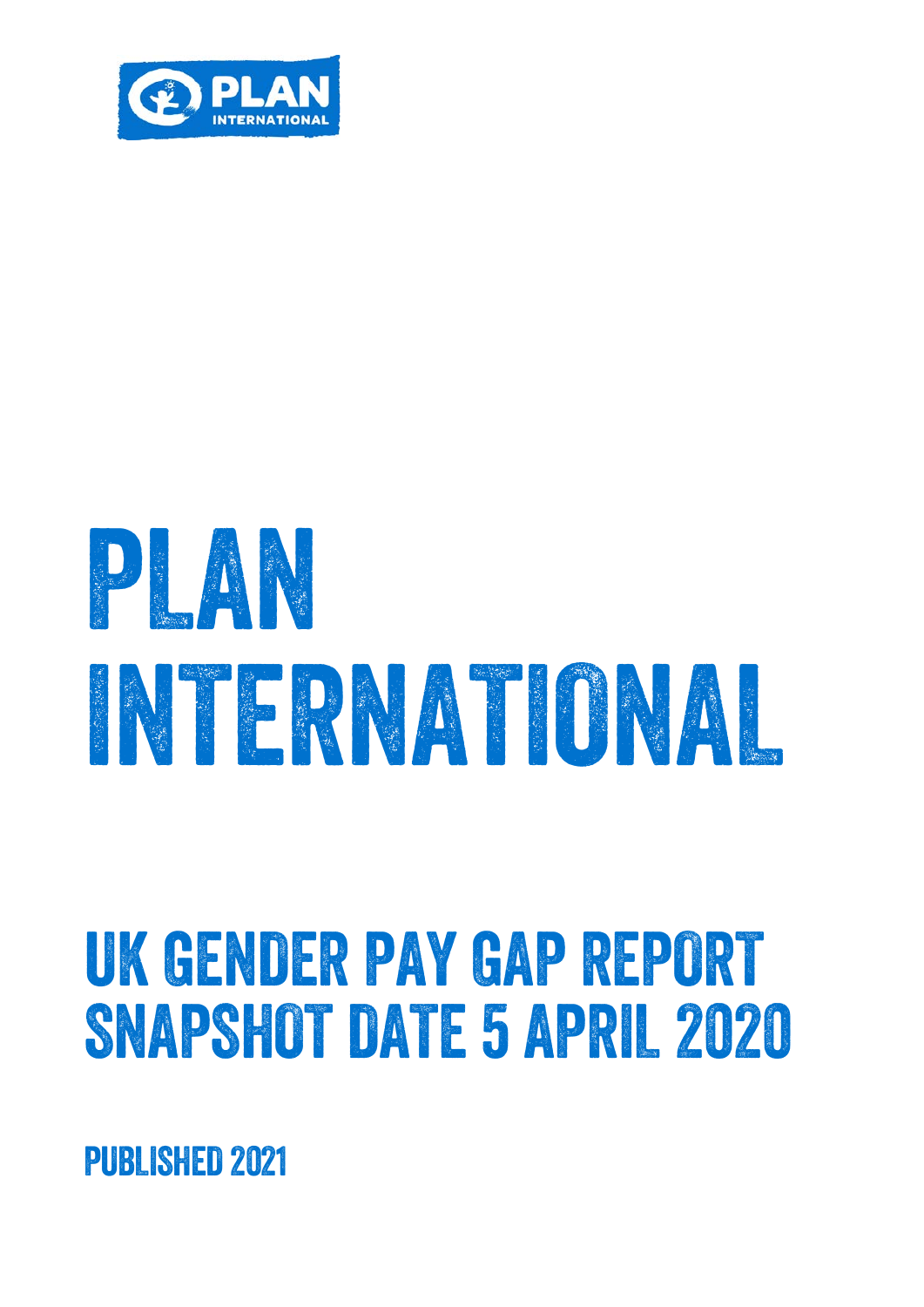### UK GENDER PAY GAP 2020

At PLAN LIMITED achieving gender equality, promoting gender justice, realising girls' rights and fostering an inclusive society are core objectives of our work as an organisation dedicated to child rights and equality for girls. It is important that our organisation internally reflects our work externally which is why we are committed to achieving gender equity in pay.

### **1. What is the UK Gender Pay Gap?**

The UK Gender Pay Gap is an equality measure that shows the difference in average earnings between women and men within an organisation and across all jobs. Since changes to the Equality Act in the UK came into force in April 2017, companies with more than 250 relevant employees have been legally required to calculate their figures on the snapshot date (5 April each year) and report their Gender Pay Gap figures within the year of the snapshot date, by 4 April each year at the latest. Our calculations below are based on staff employed by PLAN LIMITED.

Due to the continuing impact of the Coronavirus (COVID-19) pandemic, the Equalities and Human Rights Commission (EHRC) have announced that employers will have an additional six months after the current reporting deadline to report their gender pay gap information. The new reporting deadline is 5 October 2021.

It is important to remember that the Gender Pay Gap is not the same as unequal pay, which is paying men and women differently for performing the same (or similar) work. Equal pay has been a legal requirement since the Equal Pay Act was introduced in 1970.

#### **2. Which figures are reported?**

#### **Mean**

The average of a set of numbers. This figure is calculated by adding up the hourly pay of all employees within the organisation and dividing that figure by the number of employees. The resulting figure shows the average hourly pay.

We are required to report the difference between the mean male and mean female hourly rate. expressed as a percentage of the male figure.

#### **Median**

The middle value of a list of numbers. This figure is arrived at by sorting a list with number in ascending order. If the list has an odd number of entries, the median is the middle entry. If the list has an even number of entries, the median is halfway between the two middle numbers.

We are required to report the difference between the median male and median female hourly rate, expressed as a percentage of the male figure.

#### **Pay Quartiles**

The hourly rates of pay are listed in ascending order and the list in then divided into 4 equal sections (quartiles). Each quartile contains the same number of individuals.

We are required to report how many men and women we have in each quartile, expressed as a percentage within each quartile.

#### **Bonus**

The regulations also require organisations to publish the same measures as above on bonus payments. However, as PLAN LIMITED does not make bonus payments, our figures will be zero in this category.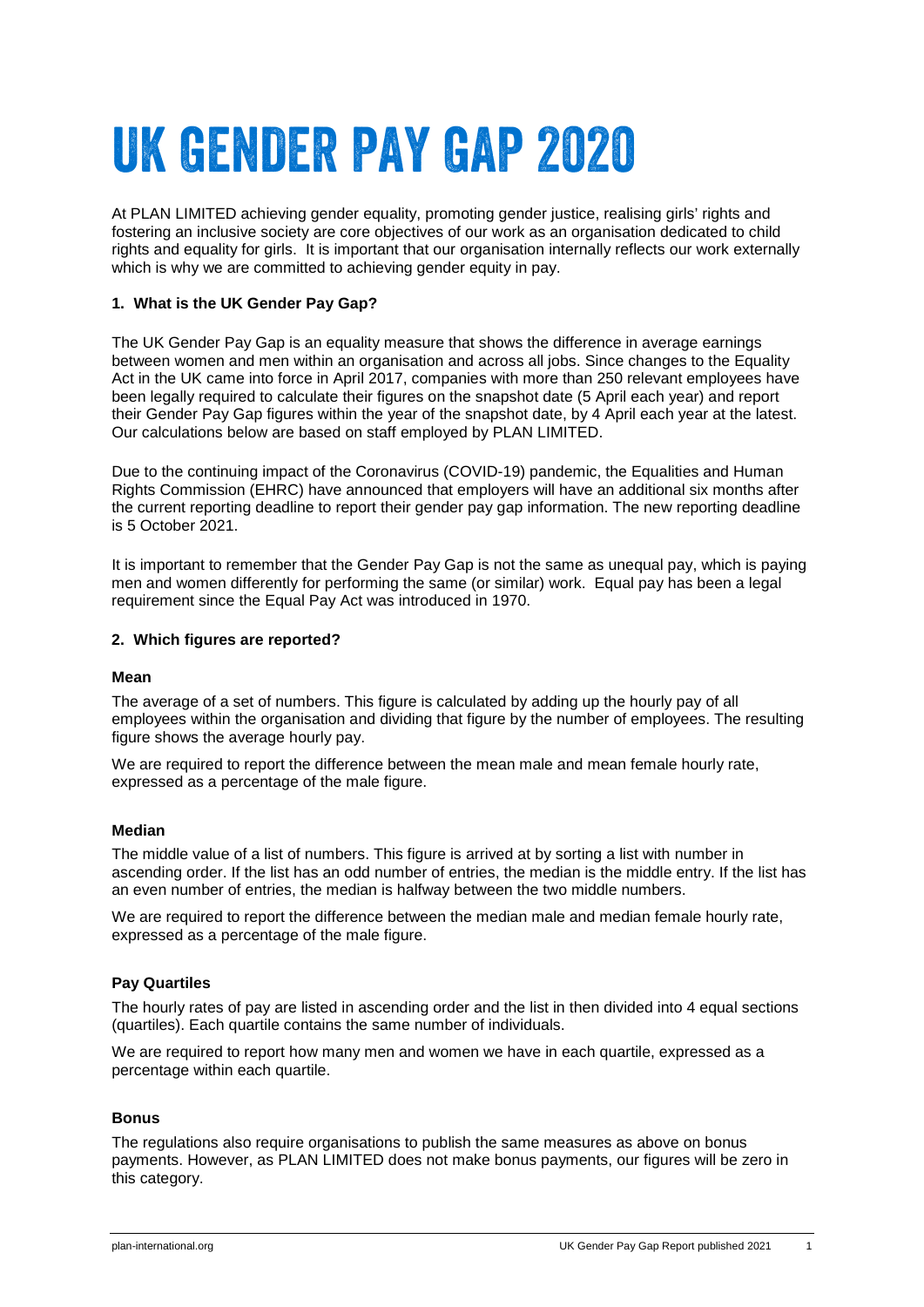#### **3. Gender distribution at GH**

The chart below shows the proportion of females and males at GH as a percentage and number. Overall, our workforce is approximately one-third male and two-thirds female.



\* Of the 263 PLAN LIMITED relevant employees, 258 were identified as full-pay relevant employees as per UK government guidelines. These form the basis for all calculations and include part-time as well as full-time employees. The 5 employees excluded from the calculations were not on full pay in the April 2020 payroll due to<br>Statutory Sick or Maternity leave, Sabbatical, etc.

#### **4. Plan GH Gender Pay Gap 2020**

The chart below shows the overall Base Salary Pay Gap 2020 for GH. The mean (average) Gender Pay Gap is 14.96% (down from 16.60% in 2019) and the median Gender Pay Gap is 9.61% (down from 10.46% in 2019). This means, as an average and across all grades, men earn 14.96% more per hour than women and as a median, men earn 9.61% more per hour than women. This gap is heavily influenced by the distribution of gender within the quartiles and grades, as detailed later in this document.



Plan GH Gender Pay Gap 2020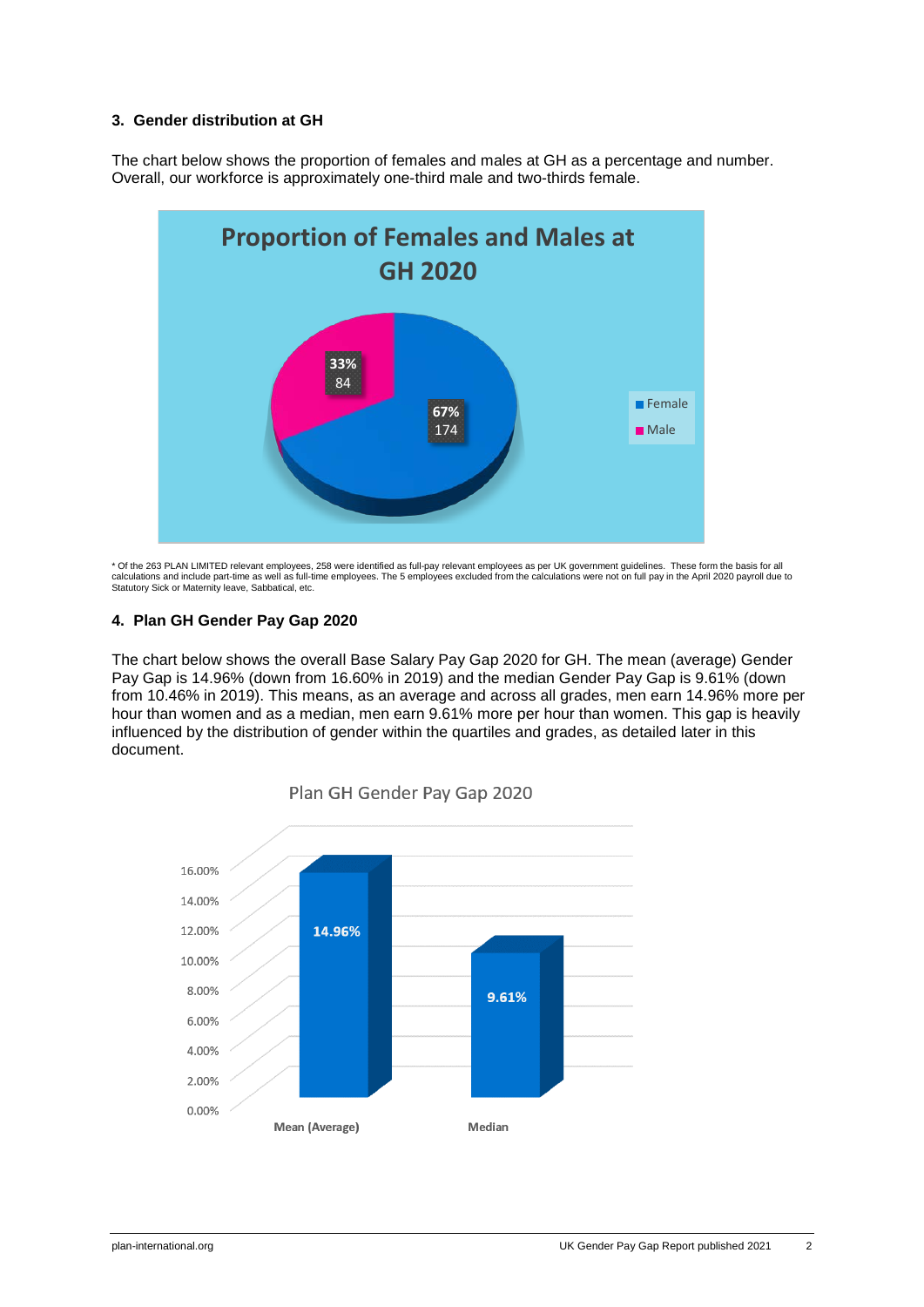The 2019 and 2020 Gender Pay Gap figures compare as follows:



Plan GH Gender Pay Gap comparison 2019 - 2020

#### **5. Plan GH Base Salary (mean and median) for females and males**

The chart below shows the average (mean) and median base salary (average hourly rate) for females and males. As an average, men earn £4.21 more base salary per hour than women and as a median, men earn £2.33 more base salary per hour than women.



Plan GH Hourly Pay 2020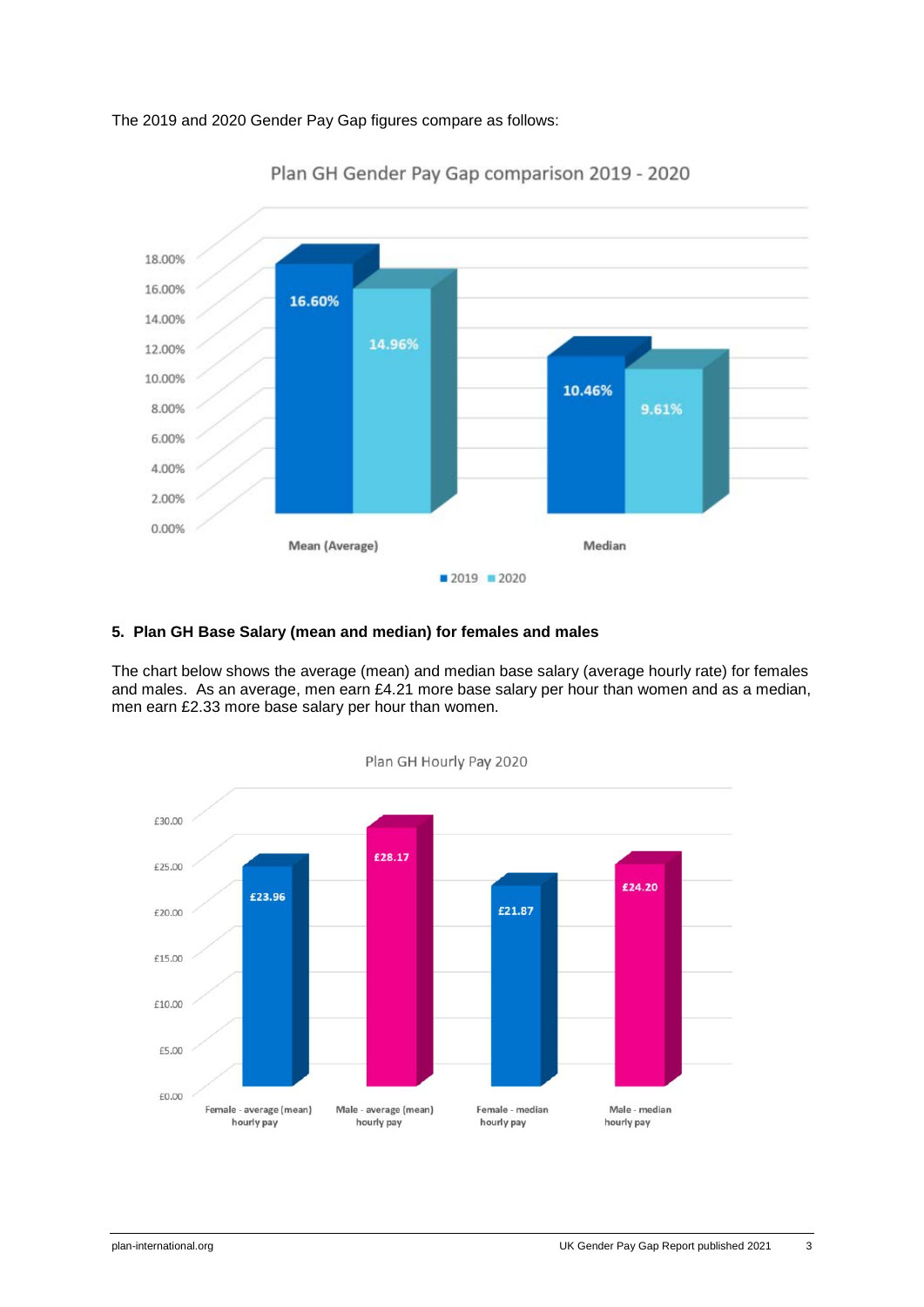If all salaries were arranged in order, the median salary would be the one with exactly half the data above it and half below it. It contrasts with the [mean salary,](https://www.hrzone.com/hr-glossary/mean-wage-definition) which is calculated by adding together all the salaries in a data set and dividing it by the total number of salaries.

The mean salary is commonly referred to as 'average'. The median salary is generally considered to be a more accurate reflection of the 'average' salary because it discounts the extremes at either end of the scale.

### **6. How does the gender distribution in pay quartiles affect the Gender Pay Gap?**

The chart below shows the proportional distribution of employees by gender within salary quartiles for GH.

Salary quartiles are determined by arranging a list of all employees and their salaries from the lowest to the highest paid, and then dividing this list into 4 quartiles, with an equal number of employees in each section. From highest paid to lowest paid, these quartiles are Upper Quartile, Upper Middle Quartile, Lower Middle Quartile and Lower Quartile.



Plan GH employee distribution by quartiles

We have more women than men in all four quartiles, with the lowest proportion of men in the lower quartile. Our overall gender distribution in the organisation is roughly 30% male and 70% female. This is reflected in the same manner in the Lower Middle and Upper Middle Quartiles in the above chart.

However, we have a disproportionally higher percentage of women in the Lower Quartile with 85% instead of 70% and a disproportionally lower percentage of women in the Upper Quartile with only 53% instead of 70%. This means we have a higher number of women in lower paid positions and a lower number of women in higher paid positions than the overall gender distribution suggests. This contributes to our pay gap and why our mean average pay gap of 14.96% is higher than our median average pay gap of 9.61%.

As explained above, for the mean average pay gap the salaries of all women and men are added up separately and divided by the number of women and men respectively. Very low figures or very high figures skew the result, meaning the high number of women in lower paid jobs creates a lower average salary for women overall whereas the higher number of men in the upper quartile creates a higher average salary for men.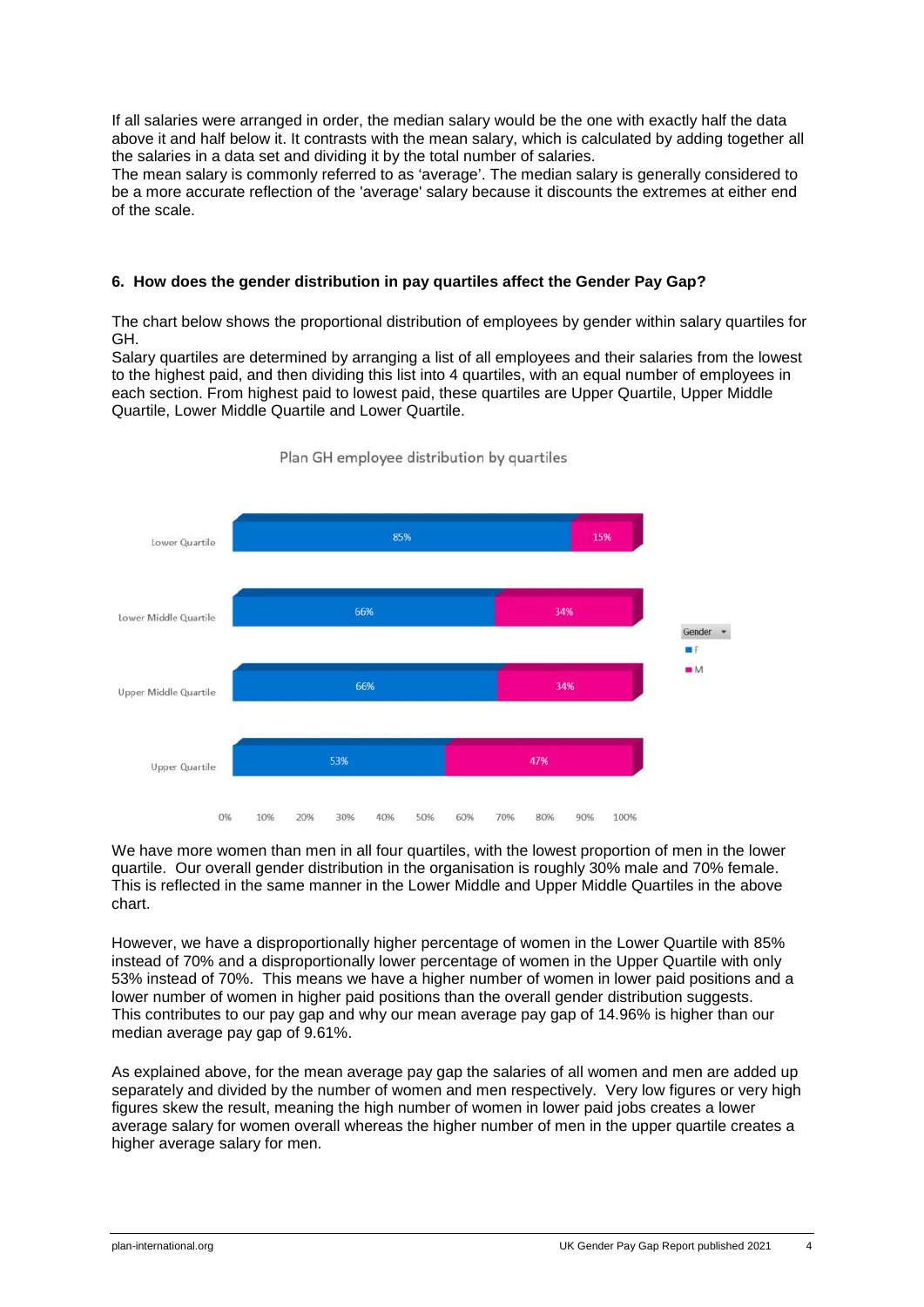For the median average pay gap the salaries of all women and men are lined up separately and the figure in the middle of this line is the median salary. This way very low or very high outlying salaries have less impact, and this is reflected in our median pay gap of 9.61%.

#### **7. What is the mean and median hourly salary by grade?**

The below chart shows the mean (average) hourly salary by grade. Female salaries are lower than male salaries in Grades 2, 3, 4 and 6. In Grades 5 and 7 female salaries are higher than male salaries. As we don't have any males in Grade 1, a comparison is not possible.



The chart below shows the median hourly salary. Female salaries are lower than their male counterparts in all Grades apart from Grade 7. As we don't have any males in Grade 1, a comparison is not possible.

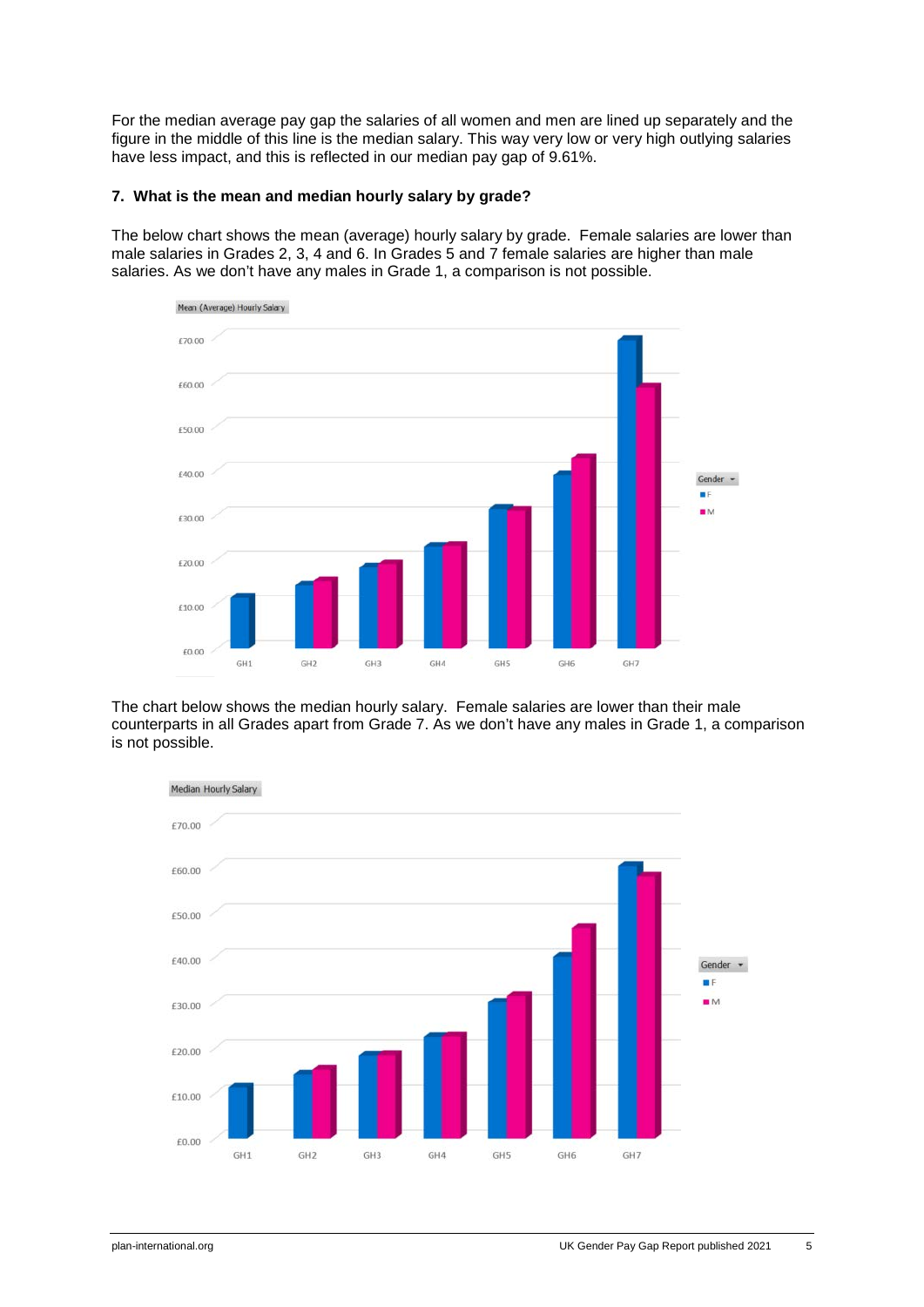#### **8. Gender distribution by Grade**

As mentioned above, overall, we have roughly 70% females and 30% males in the organisation. By Grade, this percentage is skewed towards a much higher proportion of females in the lower Grades, starting with 100% in Grade 1 and 92% in Grade 2. The proportion of females reduces as we move up the Grades, with Grade 6 being the turning point with only 40% females and 60% males. This higher proportion of females in lower Grades is one contributing factor to our current Gender Pay Gap figure.



#### **9. What actions are we taking to close the Gender Pay Gap and to minimise conscious and unconscious gender bias at PLAN LIMITED?**

*Family friendly policies* – Research shows that the Gender Pay Gap widens dramatically after women have children. We understand that this could be reduced if men and women were able to share childcare more equally. We already offer shared parental leave and our paternity pay allowance matches the enhanced maternity pay. We are working on ways to provide more guidance and support to future parents to help them understand the policy We will also continue to develop our family friendly policies.

*Flexible working options –* We already use a range of flexible working options such as working parttime, working from home, job-share etc. where possible. In response to the COVID-19 pandemic and through our recent office space restructure, we are planning to move towards a hybrid model of working in the mid- to long term. This new way of working will allow employees to continue to work from home but also to come into the office, based on individuals' and team's needs.

*Recruitment process –* We have reviewed the way we recruit and continually seek ways to improve our recruitment process. Selection decisions are merit based, ensuring that we identify the person who is the best fit for the role, and that they have the right skills, knowledge and behaviours to do the job and help us achieve our purpose. We do this by using structured interviews for recruitment and internal promotions, based around technical competency and our values and behaviours. Working in this way means we are more likely to eliminate bias from recruitment decisions by asking the same questions to all candidates in a predetermined format, and assessing the responses using standardised criteria. Our recruitment panels have more than one gender, and our hiring decisions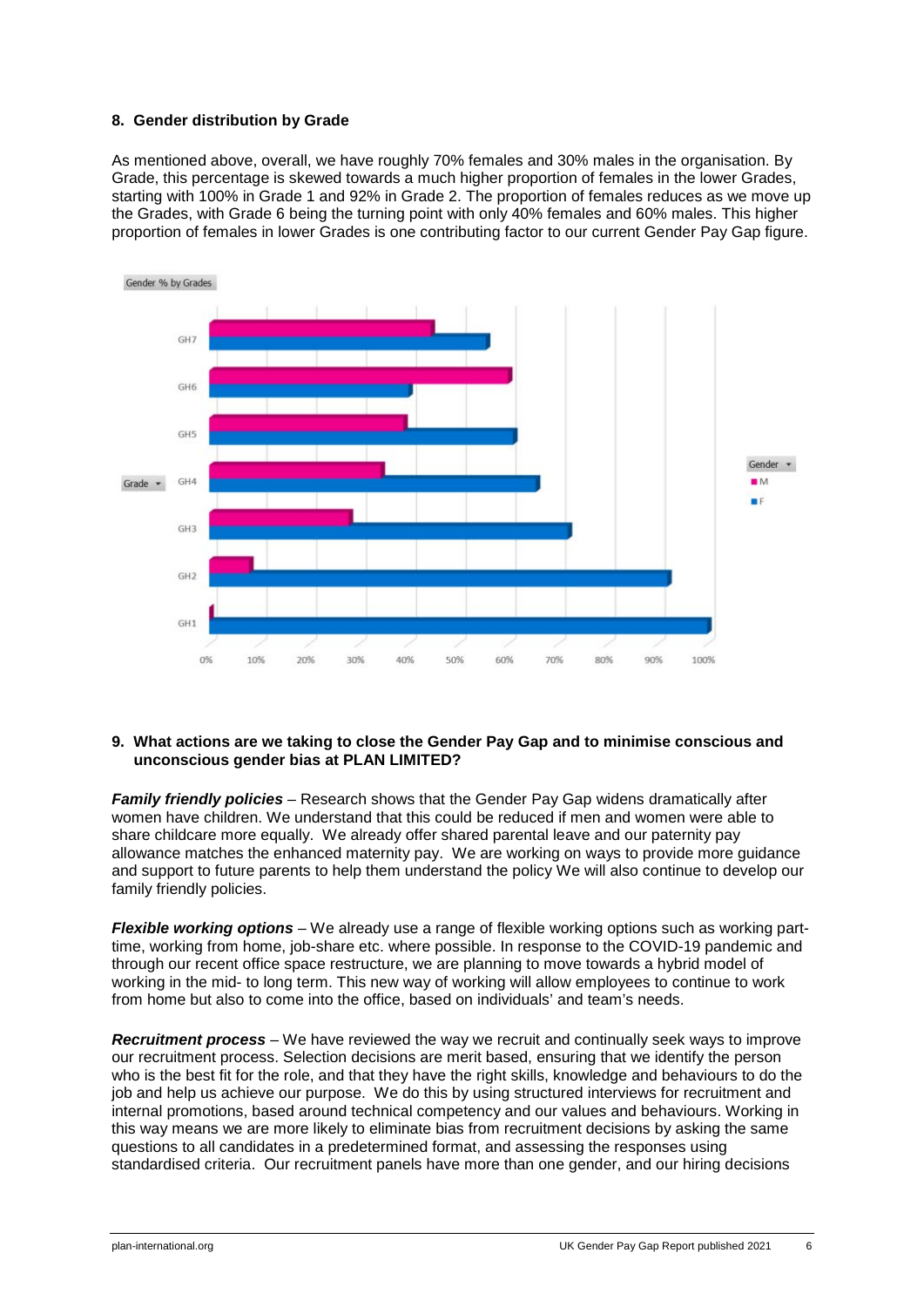are those of the panel, not just one hiring manager. We are continuing to look at taking a positive approach to diversity and ways to eliminate potential gender bias in recruitment decisions.

*Mental health* – Juggling work commitments and unpaid care responsibilities currently impacts more women than men and therefore can contribute to the Gender Pay Gap. However, we take our responsibility towards all employees very seriously and are continuously working on improving our provision. We have already trained Mental Health First Aiders and hold Mental Health awareness events at least once a year. All our employees also have access to a confidential Employee Assistance Programme.

*Reward* – We are committed to a Global Total Rewards Philosophy setting a policy, guidelines, systems and processes for PII addressing both fair, equitable and appropriately competitive compensation, and benefits requirements. An organisation-wide approach will be developed to the International Board level, applying to all Country Offices, Regional Hubs and the Global Hub.

It will:

- Ensure our compensation and benefits are aligned to our strategy.
- Promote equity, diversity, and inclusion
- Promote fairness, openness, and transparency
- Ensure we can attract and retain the skills required in our strategically aligned technical areas
- Assess competitiveness for local and global markets, within our ability to pay

At the UK level this will support and promote even greater opportunities to ensure equitable pay methodologies. Over time we are placing greater emphasis on differentiating our salary grades, which will provide for even more accurate approaches to sizing roles and therefore aligning salaries more accurately to the size of the role.

We use job evaluation to determine the size and complexity of each job and consistently benchmark our roles with the external market. Our salary ranges are reviewed annually and are published internally. We are continuously reviewing the above to ensure our processes and principles are supporting our efforts in closing the Gender Pay Gap.

*Internal culture* – We are consciously moving away from behaviours that stifle diversity by adopting the principles of feminist leadership to promote inclusivity and equality in the workplace.

*Equity, Diversity, and Inclusion* – We strive to provide a gender-sensitive work environment for all staff and we are committed to this as a priority, to ensure all our staff feel safe and address issues of conscious and unconscious gender bias. We have a gender and inclusion policy, harassment bullying and discrimination policy, anonymous reporting, etc. This links to the work on advancing and socialising the code of conduct as well as role modelling our values, understanding, privilege and unconscious bias, creating psychological safety for individuals and teams to speak out and have courageous conversations about harmful social norms in the workplace and thereby promoting a culture of internal and external safeguarding.

*Talent Management* – We will drive talent identification, talent pooling (identification of high potential talent irrespective of future roles, and succession planning to ensure we have the leadership, functional and technical cadre to achieve our Purpose.

**Performance Management** – We will drive a high-performance culture through effective performance management policies, systems, and processes which promote individual and organisation performance.

*Equity, Diversity & Inclusion (EDI), including Anti- Racism* – We are striving to role model in all we do to be representative of the cultures, countries and demographics we operate in. Operating in over 50 countries provides a richness of skills, cultures and experienced. PLAN LIMITED is committed to enhancing its commitment to a truly EDI workforce, where all staff have the opportunity and ability to reach their full potential and to make lasting impact to the communities we serve.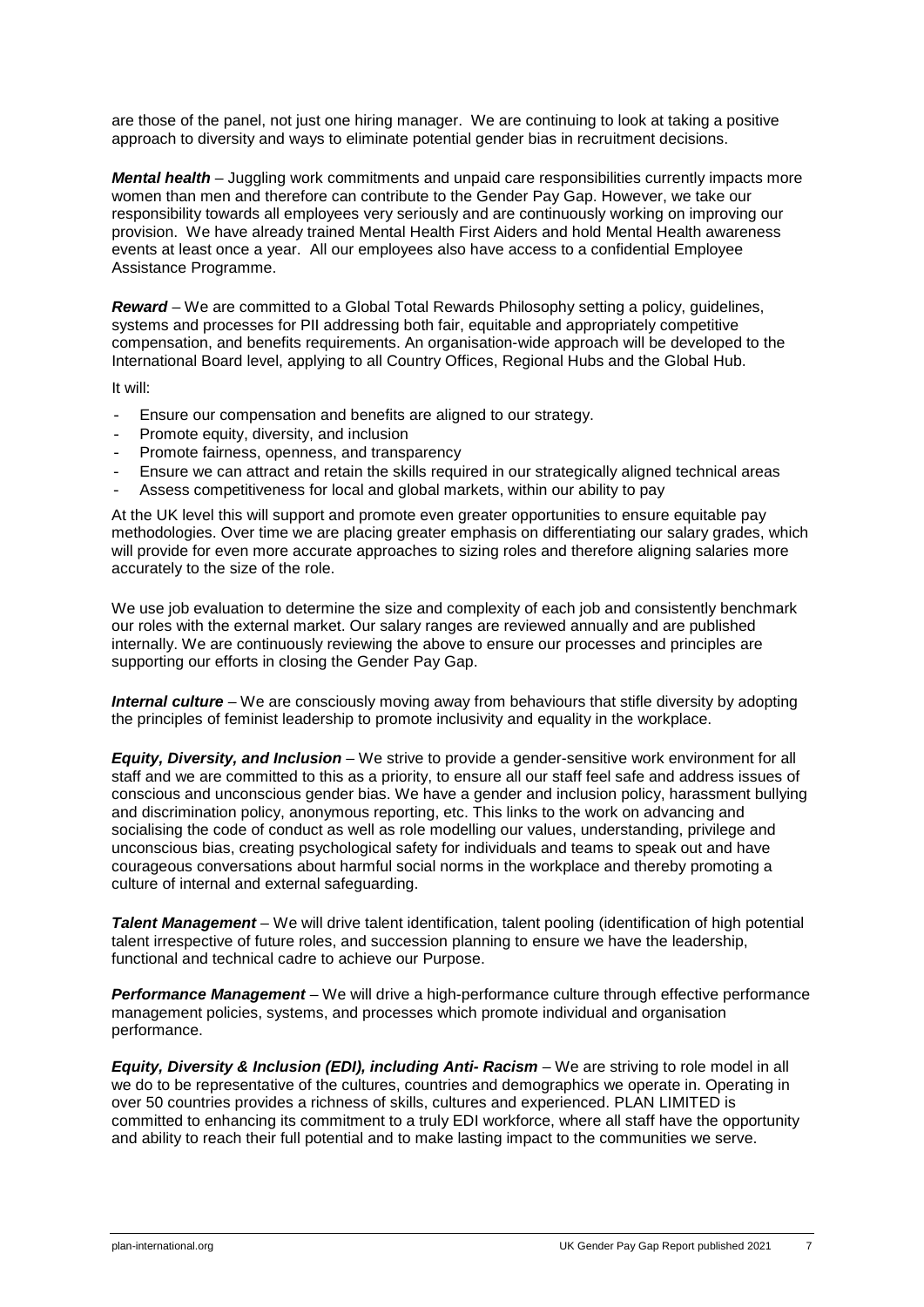#### **10.Our calculations at a glance**

| PLAN LIMITED Global Hub - UK Gender Pay Gap Reporting<br>(snapshot date 5 April 2020, published in 2021) |               |  |
|----------------------------------------------------------------------------------------------------------|---------------|--|
| <b>Mean</b>                                                                                              | <b>Median</b> |  |
| 14.96%                                                                                                   | 9.61%         |  |
| PLAN LIMITED does not pay bonuses                                                                        |               |  |
|                                                                                                          |               |  |
| Proportion of females and males in each quartile band                                                    |               |  |
| Female                                                                                                   | Male          |  |
| 53.13%                                                                                                   | 46.88%        |  |
| 66.15%                                                                                                   | 33.85%        |  |
| 65.63%                                                                                                   | 34.38%        |  |
| 84.62%                                                                                                   | 15.38%        |  |
|                                                                                                          |               |  |

This statement is made pursuant to The Equality Act 2010 (Gender Pay Gap Information) Regulations 2017 and constitutes our Gender Pay Gap statement for the snapshot date of 5 April 2020.

**Raj Nooyi** Chief Executive Officer, Plan International August 2021